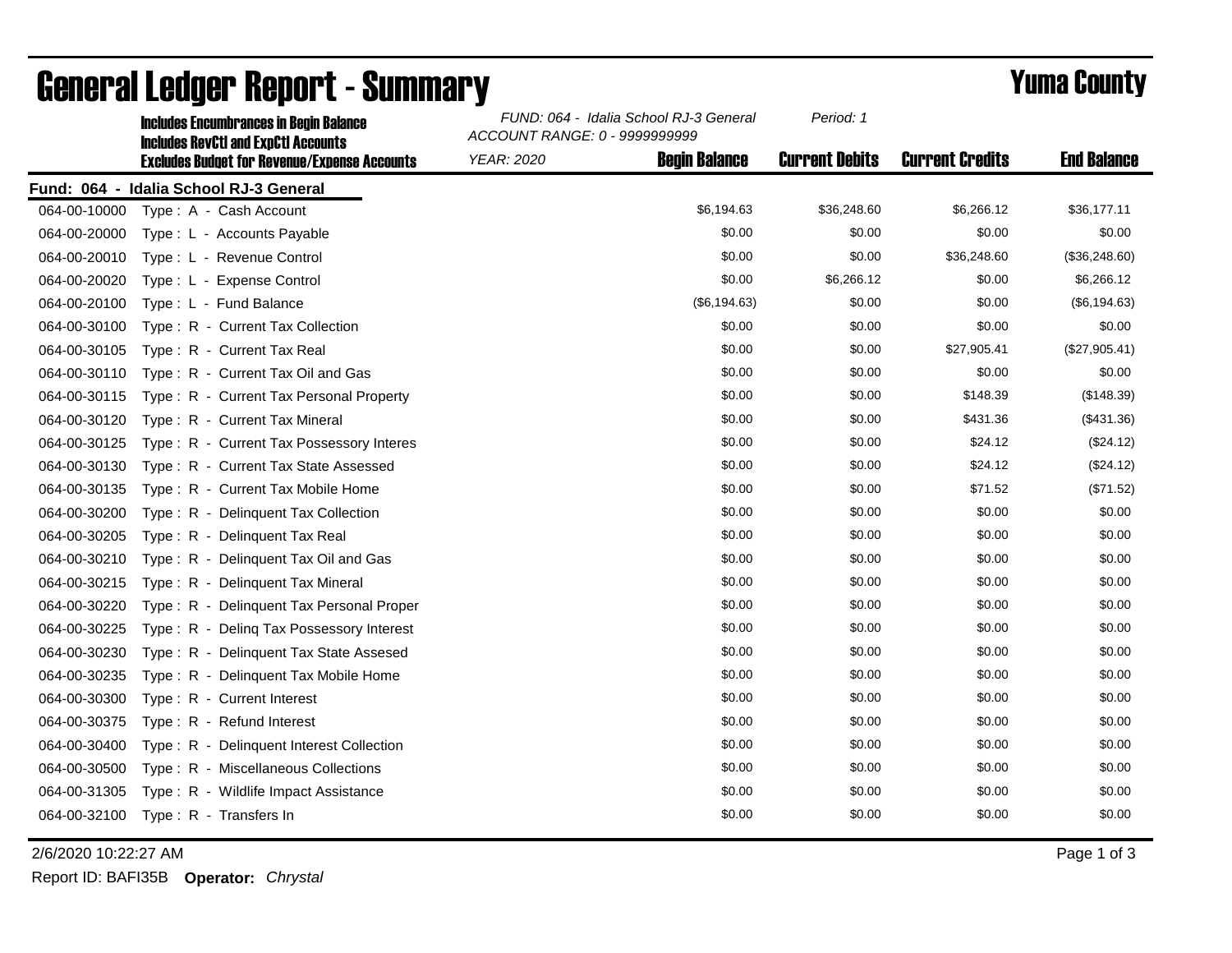| <b>General Ledger Report - Summary</b> |                                                                                             |                                                     |                                        |                                                                         |                             | <b>Yuma County</b>   |                       |                                  |                    |
|----------------------------------------|---------------------------------------------------------------------------------------------|-----------------------------------------------------|----------------------------------------|-------------------------------------------------------------------------|-----------------------------|----------------------|-----------------------|----------------------------------|--------------------|
|                                        | <b>Includes Encumbrances in Begin Balance</b><br><b>Includes RevCtI and ExpCtI Accounts</b> |                                                     |                                        | FUND: 064 - Idalia School RJ-3 General<br>ACCOUNT RANGE: 0 - 9999999999 |                             | Period: 1            |                       |                                  |                    |
|                                        |                                                                                             | <b>Excludes Budget for Revenue/Expense Accounts</b> |                                        | <b>YEAR: 2020</b>                                                       |                             | <b>Begin Balance</b> | <b>Current Debits</b> | <b>Current Credits</b>           | <b>End Balance</b> |
| Fund: 064 - Idalia School RJ-3 General |                                                                                             |                                                     |                                        |                                                                         |                             |                      |                       |                                  |                    |
| 064-00-33000                           |                                                                                             | Type: R - Auto Tax B Collection                     |                                        |                                                                         |                             | \$0.00               | \$0.00                | \$5,690.93                       | (\$5,690.93)       |
| 064-00-33100                           |                                                                                             | Type: $R -$ Auto Tax A & F Collection               |                                        |                                                                         |                             | \$0.00               | \$0.00                | \$1,952.75                       | (\$1,952.75)       |
| 064-00-49100                           |                                                                                             | Type: X - Treasurer Fees                            |                                        |                                                                         |                             | \$0.00               | \$71.49               | \$0.00                           | \$71.49            |
| 064-00-49500                           |                                                                                             | Type: X - Checks Written / ACH Transfer             |                                        |                                                                         |                             | \$0.00               | \$6.194.63            | \$0.00                           | \$6,194.63         |
|                                        |                                                                                             |                                                     | Fund: 064 - Idalia School RJ-3 General |                                                                         | Totals:                     | \$0.00               | \$48,780.84           | \$78.763.32                      | (\$29,982.48)      |
|                                        |                                                                                             |                                                     | <b>Total Fund Revenues:</b>            | \$36,248.60                                                             | <b>Total Fund Expenses:</b> |                      | \$6,266.12            | <b>Net Revenue Over Expense:</b> | \$29,982.48        |